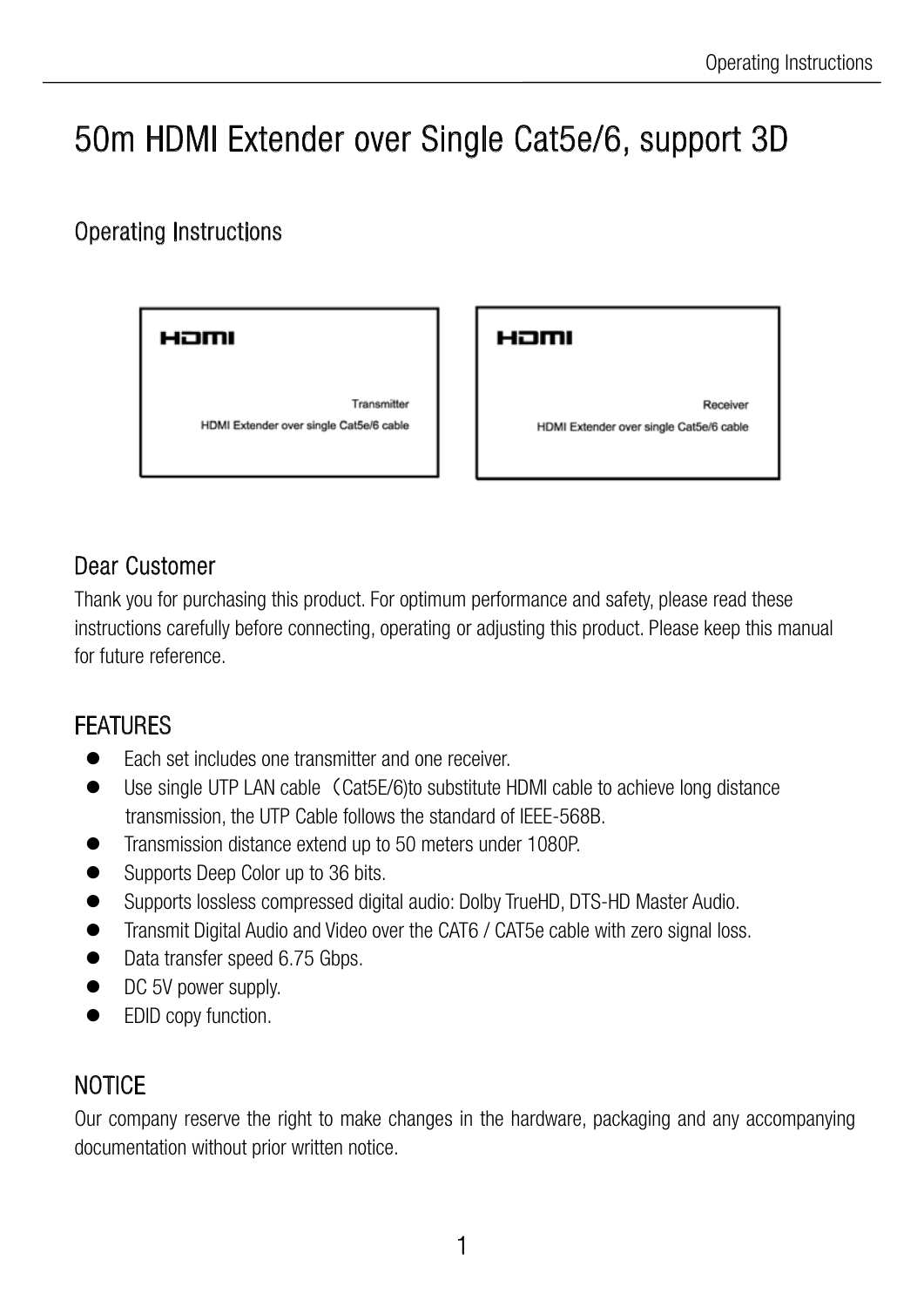## TABLE OF CONTENTS

Specifications Package Contents Panel Descriptions Connecting and Operating **Maintenance** Product Service **Warranty** 

#### **SPECIFICATIONS**

| <b>Operating Temperature Range</b> | $-5$ to $+35^{\circ}$ C( $+23$ to $+95^{\circ}$ F)                     |
|------------------------------------|------------------------------------------------------------------------|
| <b>Operating Humidity Range</b>    | 5 to 90%RH (No Condensation)                                           |
| Input Video Signal                 | 0.5-1.0 Volts P-P                                                      |
| Input DDC Signal                   | 5 volts p-p(TTL)                                                       |
| <b>Support Video Format</b>        | DTV/HDTV:480i/576i/480P/576P/720P/1080i/1080P<br>3D video <sup>®</sup> |
| Video Output                       | HDMI, HDCP                                                             |
| <b>Support Audio Format</b>        | DTS-HD Master Audio, Dolby true-HD etc.                                |
| <b>Transmission Distance</b>       | 1080P 8-bit 50m(Maximum) over single CAT5E/6 /24AWG/Solid <sup>®</sup> |
| Power consumption                  | 5watts(Maximum)                                                        |
| Dimension $(L \times W \times H)$  | 83x48x25mm                                                             |
| Net Weight                         | 250g(Pair)                                                             |

Note1: Specifications are subject to change without notice. Mass and dimensions are approximate.

① Sink must support 3D video when sources is 3D device

② When in 36Bits deepcolor mode, we suggest set the HDMI source device to output 1080i or 720p.

#### PACKING CONTENTS

1) Main Unit: Transmitter & Receiver

- 2) DC 5V 1A x2PCS
- 3) Operating Instructions

#### PANEL DESCRIPTIONS



1.Status of signal connection 2.HDMI input 3.EDID copy button

4. CAT-5E/6 output 5. Power input

HƏMI

Transmitter



Transmitter Panel

HDMI Extender over single Cat5e/6 cable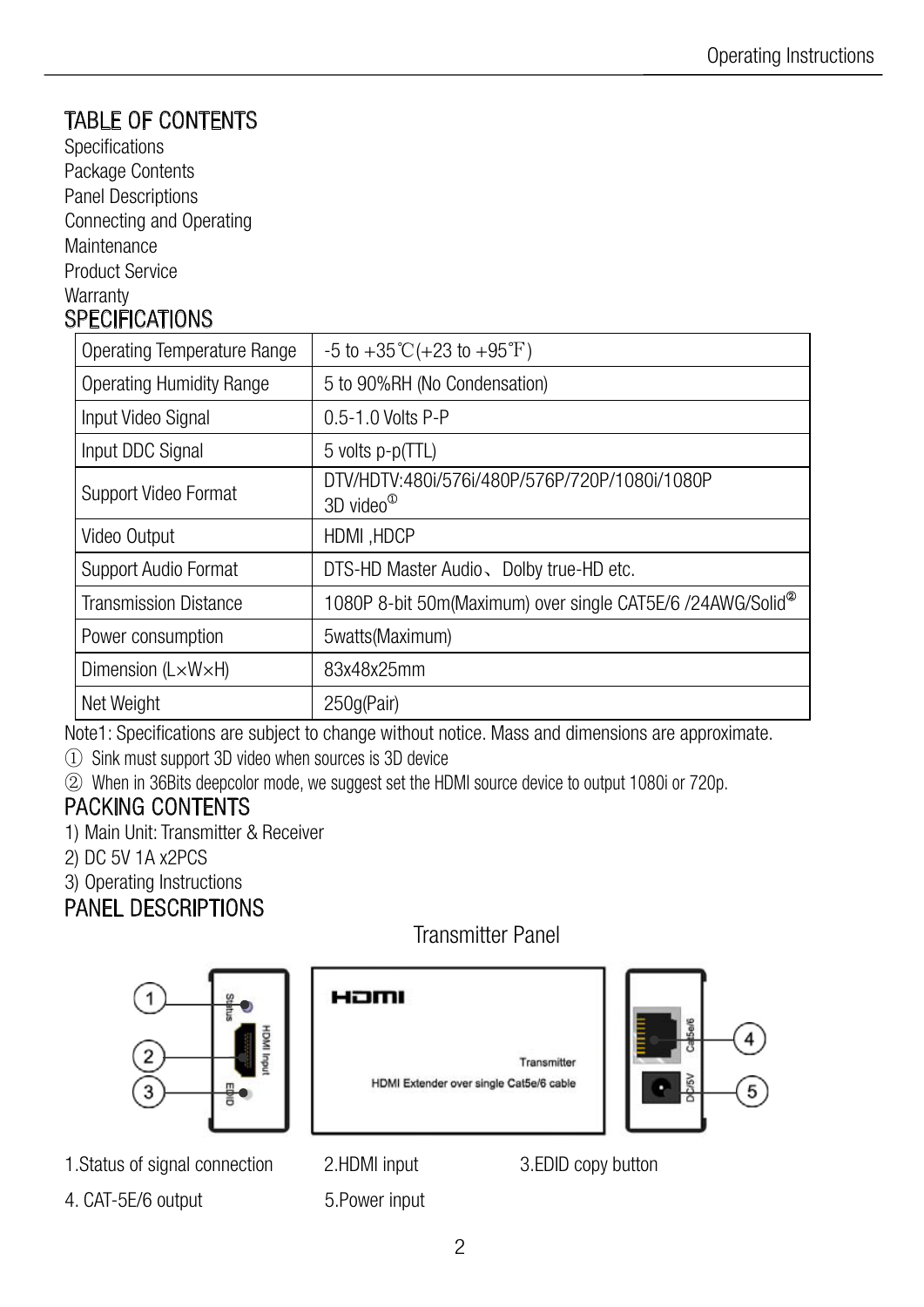#### Receiver Panel



1. Status of signal connection 2. HDMI output 3. Status of power input

4. CAT-5E/6 input 5. Power input

\*Note: When the sink can't display the signal ,try to connect HDMI transmitter to the display device, plug the power supply into Transmitter, press the "EDID copy button" and the light flashes, the EDID data has been from the display device successfully, at least press "EDID copy button" for 3 seconds, The EDID will be reset to the default setting.

# CONNECTING AND OPERATING

1) Connect the HDMI signal sources (Such as PS3, STB etc) to HDMI Transmitter.

2) Connect CAT5e or 6cables to both the outputs of the transmitter and inputs of the Receiver. (The cables must follow the standard of EIA-TIA 568B).

3) Connect the HDMI output (Such as HD-LCD, HD-DLP) into the Receiver.

Attention: Insert/Extract cables gently.

# **MAINTENANCE**

Clean this unit with a soft, dry cloth. Never use alcohol, paint thinner of benzine to clean this unit.

# PRODUCT SERVICE

#### 1) Damage requiring service:

The unit should be serviced by qualified service personnel if:

- (a) The DC power supply cord or AC adaptor has been damaged;
- (b) Objects or liquids have gotten into the unit;
- (c) The unit has been exposed to rain;
- (d) The unit does not operate normally or exhibits a marked change in performance;
- (e) The unit has been dropped or the cabinet damaged.